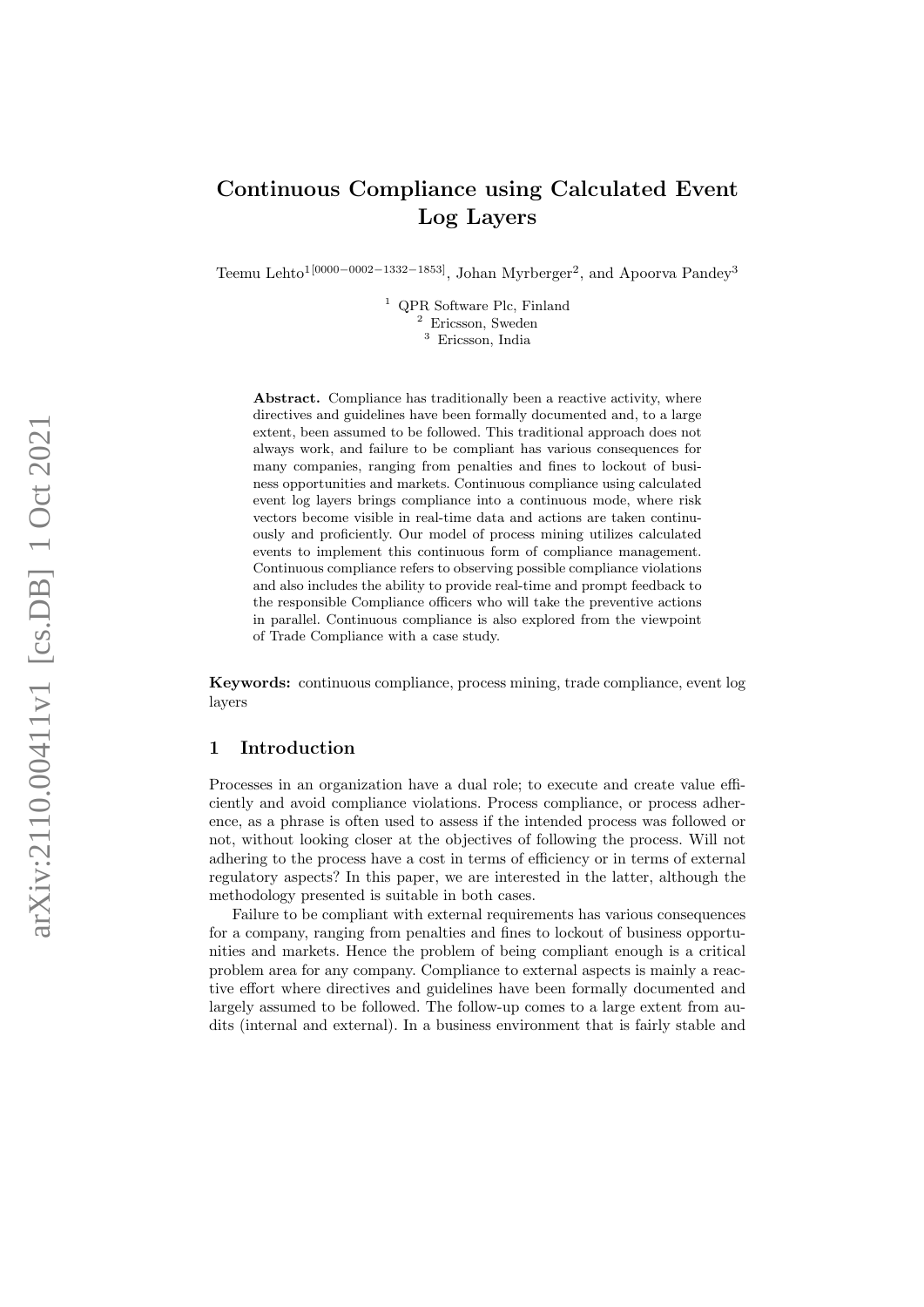with long cycles, this has been the main compliance model. Meanwhile, e.g., in software production flows ("DevOps"), which have much shorter clock cycles, the notion of "continuous compliance" is used. When the end-to-end business processes and value flows of a company get more agile and meet an ever increasingly competitive environment, the current "slow" compliance approach becomes a burden and a risk.



<span id="page-1-0"></span>Fig. 1. Compliance approach augmented with the calculated event logs

In this paper, we explore the application of continuous compliance and auditing in the general context and specifically in a trade compliance context. We divide the compliance problem statement into compliance during design time, compliance during run time, and compliance using audits (post-process execution). These phases are identified in the model outlined in the Fig. [1,](#page-1-0) which shows our compliance approach augmented with the calculated event logs.

The design-time aspects of compliance are captured in process documentation when designing the process, which is supposed to take into account the regulations and other compliance directives the organization needs to comply with. These are commonly based on various regulatory, legal, and other compliance frameworks such as ISO certifications together with other internal directives and steering documents collected into the corporate management system as the compliance directives. These compliance directives are taken into account in the design-time phase of processes when the intended process is designed and documented in process documentation. From this viewpoint, we in this paper bring forward a number of enhancements to solve the compliance business problem using process mining methodologies. We also identify a number of transformations in the business flow design that our approach opens up the need for.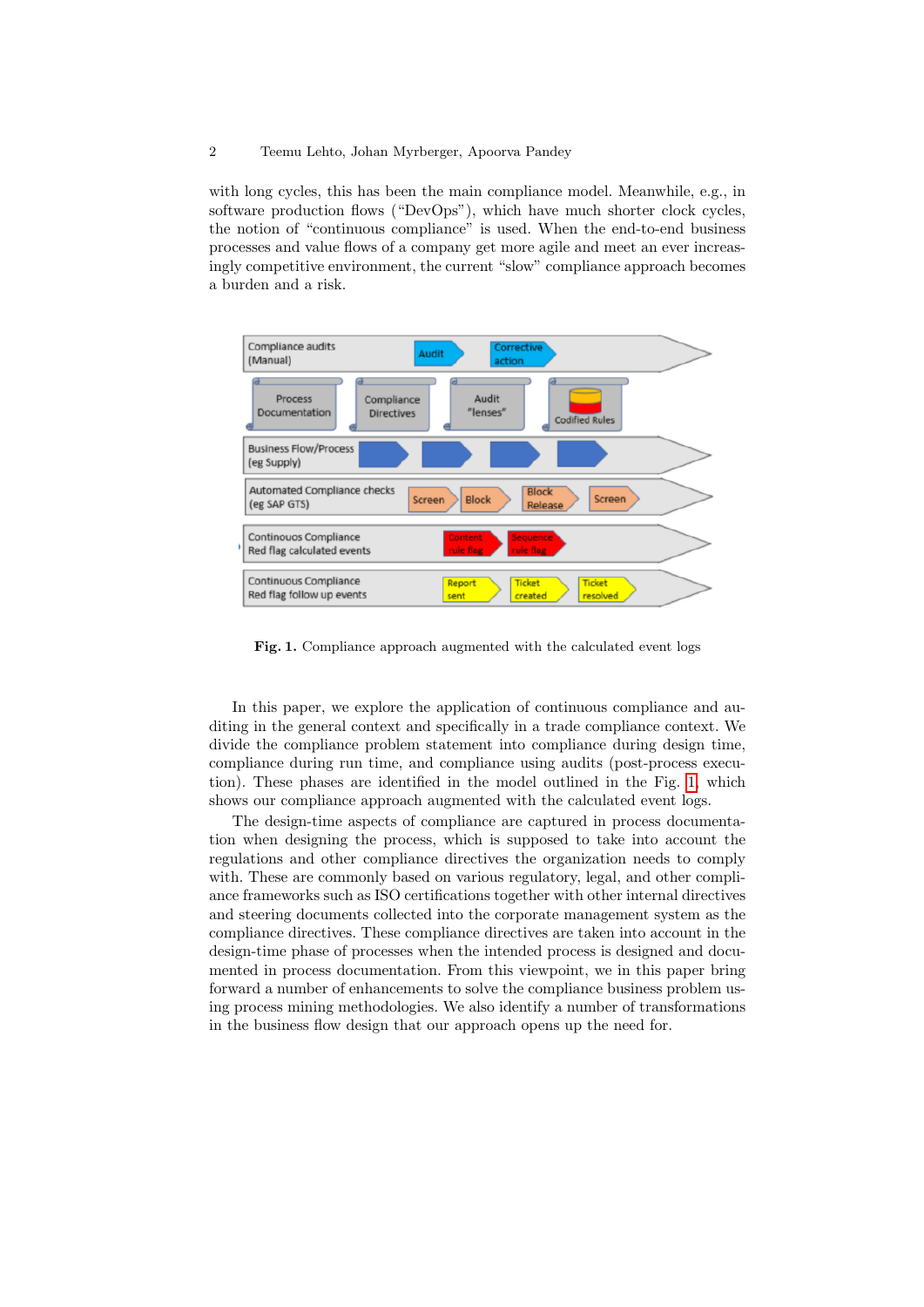We problematize the current, classical compliance approach. It is clear from the Fig. [1](#page-1-0) that the classical approach follows the sequential flow. Though sequential processing has steadily kept increasing, one can not ignore an impenetrable wall that is fast approaching. Multi or parallel processing is fast becoming the standard for performance optimization.Sequential processing does not entail the intricate job of managing data flow and distribution of work to various processes, which adds redundant lead time.

This paper is organized as follows: Section [2](#page-2-0) presents previous work in the area. Section [3](#page-3-0) presents our methodology for doing Continuous Compliance, followed by an example case study in section [4.](#page-5-0) Further discussion and summary is presented in the last Section [5.](#page-10-0)

# <span id="page-2-0"></span>2 Related Work

The interpretation of the external compliance requirements and regulations are an integral part of the Management Control System (MCS) of a company [\[9\]](#page-11-0).

The audit phase is often reactive and "post-mortem." At certain intervals an external or internal audit is performed, and the findings are dealt with using corrective actions. The methodology of the audit, including what signals and symptoms the auditor looks at, are part of the auditing system.

Corporate processes and value flows are executed with IT tools support. When the processes are executed, they create data and digital footprints that can be used for process mining purposes to identify improvement opportunities. The central information objects used in process mining are the events, which is the trail that a case that flows through the process leaves behind. Process mining as a discipline contains many examples of how process efficiency can be increased, using process mining as a methodology of analysis [\[1\]](#page-11-1). Another use case for process mining is to solve the company problem of compliance, where process mining has been used to monitor processes continuously. An overview of conducting compliance monitoring in business processes is presented in [\[8\]](#page-11-2). In our paper, we present a method that touches the organizational aspects to be taken care of when setting up a continuous compliance system. A methodology and tool support for managing business rules in organizations has been presented [\[3\]](#page-11-3), however, that paper does not show the idea of using process mining.

A framework for anomaly detection has been presented in [\[4\]](#page-11-4). However, our method shows how the detected anomalies should be presented as an additional layer together with the anomaly follow-up activities to give users better understanding of compliance activities. We use a Compliance Request Language to formally specify the compliance rules [\[5\]](#page-11-5) and store the rules into a compliance rule registry to enable runtime detection of process violations as presented in [\[2\]](#page-11-6).

The solution to the compliance problem can be sought using two different approaches; to design an intended execution path that is by design safe enough, or to educate and support the executioner of the nature of the regulatory risks and delegate the risk mitigation beyond the process design. It can be noted that the earlier version (design an intended execution path) seems suitable for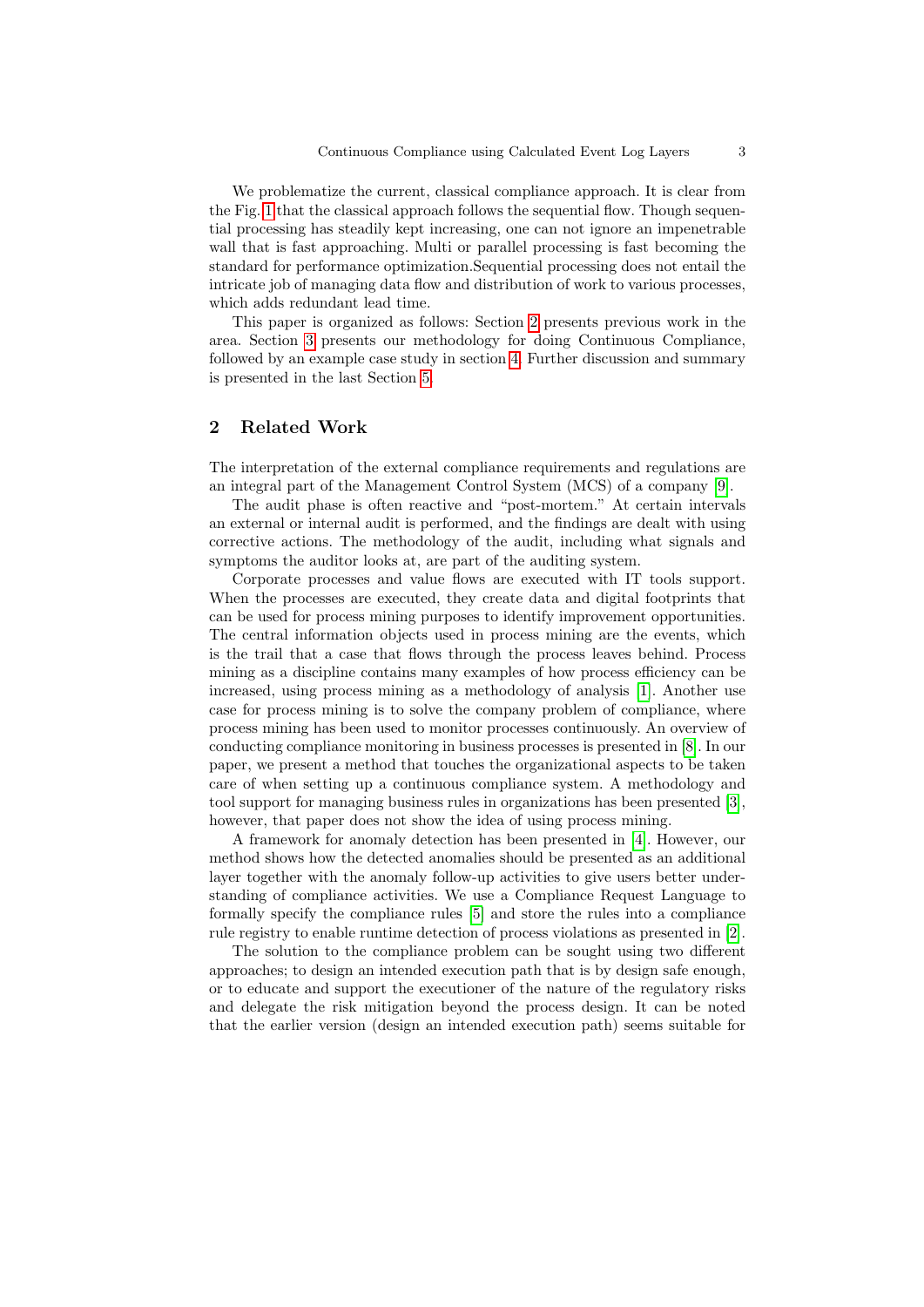known, repetitive tasks, while a more delegated approach seems suitable for less repetitive and hence more unknown situations.

Furthermore, the company is not only faced with avoiding compliance risks, but also with the task to document the risk mitigation and compliance activities implemented, and to withstand audits, often by external auditors. Risk mitigation and compliance activities include the discovery of the root causes for irregularities that are found repeatedly. A process mining model built using the multi-layered methodology presented in our paper can be further analyzed with automated root cause analysis algorithms such as described in [\[7\]](#page-11-7) to support process improvement.

# <span id="page-3-0"></span>3 Continuous Compliance Methodology

Our method for continuous compliance using calculated event log layers consists of the following steps.

#### 3.1 Select the processes

Select one or more business processes that will be the subject of the continuous compliance activity. It is mandatory to identify a business process in order to use process mining techniques for compliance monitoring. Trade compliance rules are typically related to multiple business processes with case ids such as sales order header id, sales order line id, shipment header id, shipment line id, purchase order header id, purchase order line id, good issue id, and goods receipt id. Each compliance rule specified in the previous step is mapped to the corresponding process.

## 3.2 Specify Compliance rules

It is important to find the intersection between a business process and a set of compliance directives. We suggest using a Compliance Request Language such as [\[5\]](#page-11-5) to formally specify the compliance rules. Some of the compliance violations can be detected already at the very beginning of a process. For example, content rules are used during the trade compliance checks to detect business partners that are listed in the US sanctions list. Some violations occur or can be detected only after the process has started, such as a shipment being sent before a sales order validation has taken place.

## 3.3 Identify and specify relevant compliance rules and anti-patterns

Relevant compliance rules are found in the intersection of the selected business processes and targeted compliance areas, such as trade compliance. The compliance rules and anti-patterns can be related to the sequence of certain business process events ("event a shall happen before event b," or "event c shall not occur before event b") or to specific data elements used in the process.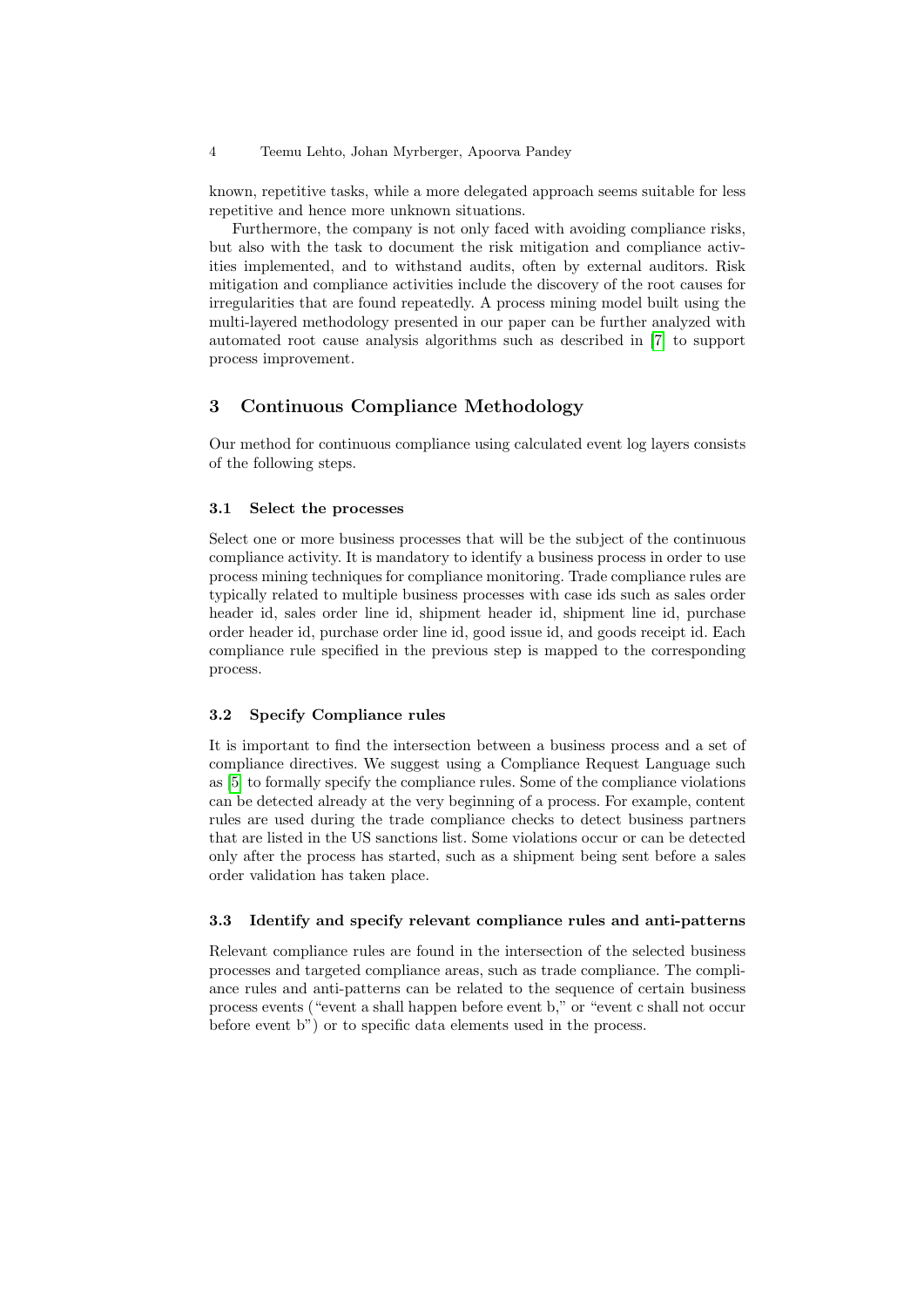#### 3.4 Identify other compliance checks

In certain intersections of business processes and compliance processes, there might already be an active compliance support implemented, beyond the pure audits. For example, a global trade services system such as SAP Global Trade Services (SAP GTS), may be in use to ensure compliance of a supply business flow in large organizations.

# 3.5 Extract data from ERP and create process mining model

We start by identifying the different data set in the ERP system, such as Master Data(SAP ONE) and Trade compliance data(SAP GTS system). Once we have information from source systems, we then connect to the database and read them from different landing layers/schema, and continue to join them together to form the unified data set. Once this is achieved, we use the classic approach to form Case attribute and Event tables to form the process mining model. In our methodology, we have used Structured Query Language (SQL) for this. As a result, we have the business process flow layer.

## 3.6 Extract Compliance Checks

Basic compliance checks are done in Compliance ERP, such as the SAP GTS system. These events will form the Compliance check layer.

## 3.7 Runtime Compliance Rule Monitoring

One key part of the suggested and implemented methodology is to generate an additional set of events, an event log, out of the governance rules and patterns. We take an identified business process (eg sourcing), and we reuse existing structural knowledge around compliance rules (an activity that shall be done to be compliant) and anti-patterns (patterns that should not happen as they either are not compliant in themselves or are closely correlated to possible non-compliancies). Evaluate the compliance rule performance for each case and add compliance rule violations with the exact timestamps of when the violation took place. Generate Compliance Rule violation layer.

#### 3.8 Follow-up actions

Initiate actions based on the detected compliance violations. The sending of each violation is added to the Compliance Follow-up Layer. We suggest following

- Send an email report to the responsible employees. This serves as the first automated report and helps the development team to start discussions about further mitigation actions and the validity of rules.
- Create a new ticket to an incident management system. This creates the initial formal need for the responsible persons to act and start investigations.
- Start a Robotic Process Automation (RPA) bot to help responsible persons in the investigations.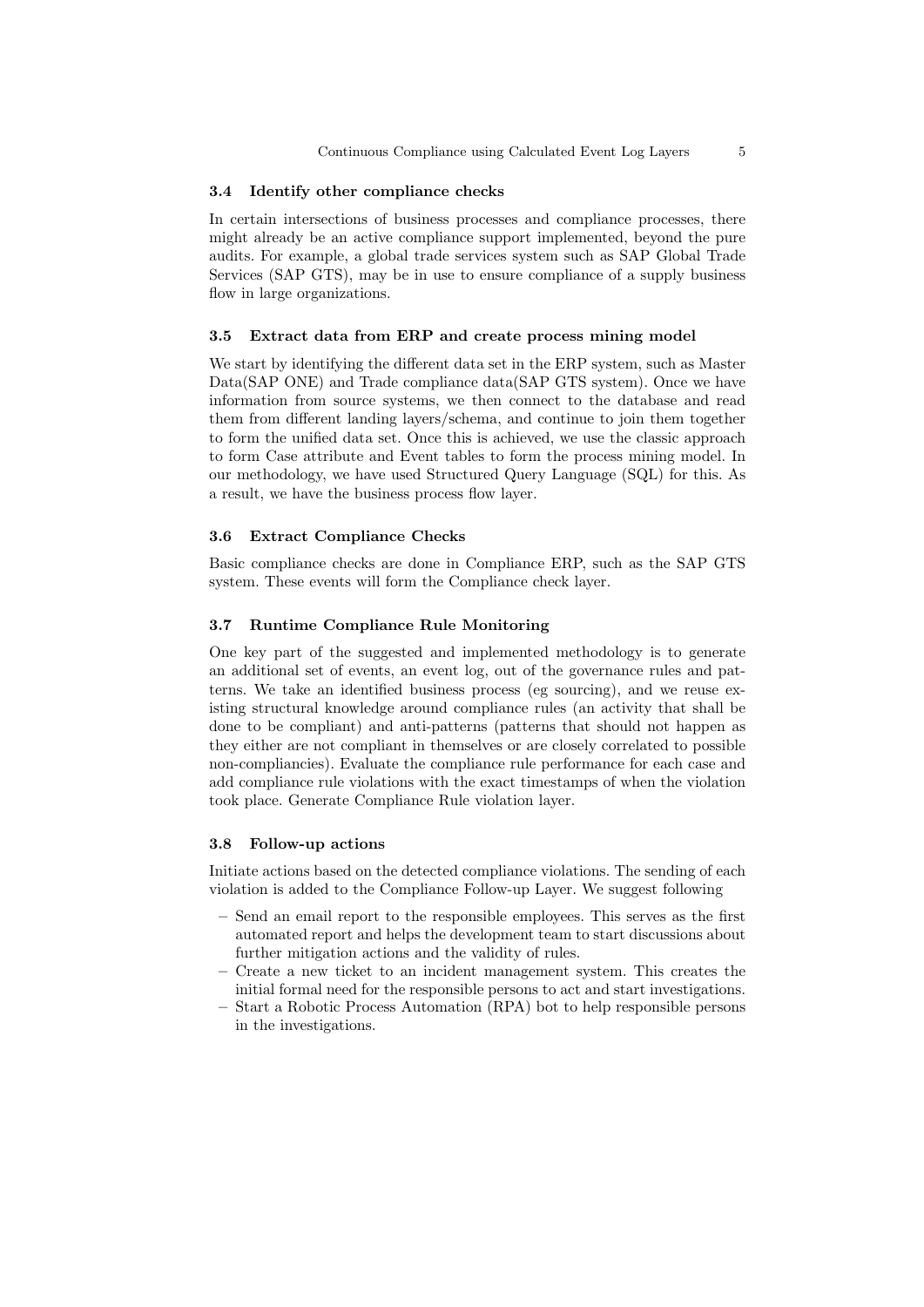#### 3.9 Create Multi-Layer process models

Generate a full process model based on all the above layers to see how the business operations, compliance checks, business rule violations, and compliance mitigation actions work in parallel to ensure continuous compliance. These models are used in two levels: individual compliance anomaly level and generic business process improvement level. On the individual compliance anomaly level, the benefits include:

- Provide an up-to-date view into the individual case, with the augmented information of compliance checks, compliance rule violation time, followup actions, current situation, collaborative information from the follow-up actions.
- Employees from the compliance department can align their actions with the employees in the business units.
- Corrective actions can be taken to eliminate the risk before the formal audits.
- Individual cases can be blocked (stopped) to avoid further problems.

On the business process improvement level, the benefits include:

- Provide dashboards for monitoring the compliance rule anomalies amounts
- Process mining models to analyze the lead times between anomaly violation, anomaly detection, follow-up action start, and follow-up resolution.
- Find root causes for systematic anomalies and inefficiencies.

# <span id="page-5-0"></span>4 Case Study

In this section, we show how the proposed methodology is implemented in a scenario in the trade compliance context. We first present a running example followed by an actual industrial case presentation.

#### 4.1 Trade Compliance Running Example

Trade compliance is a subset of the overall compliance problem, the subset where trade regulations are monitored and ensured. The Table [1](#page-6-0) shows an example of supply chain process events. In our scenario, the supply flow is executed and logged in an ERP system, where the events in the Table [1](#page-6-0) are found. In this trade compliance case, the compliance is enhanced in run time using a supporting system, which scans the supply cases and checks for specific rules such as the destination country for the delivery. If certain criteria are fulfilled, a hard block is applied to the process execution in the ERP system, and the block needs to be removed before the process execution can continue. A number of sample events from the run time compliance system are shown in the Table [2](#page-6-1)

A set of calculated irregularity events is generated according to our methodology. These events are generated based on a set of business rules, which can be a function of specific event sequence combinations or a function of specific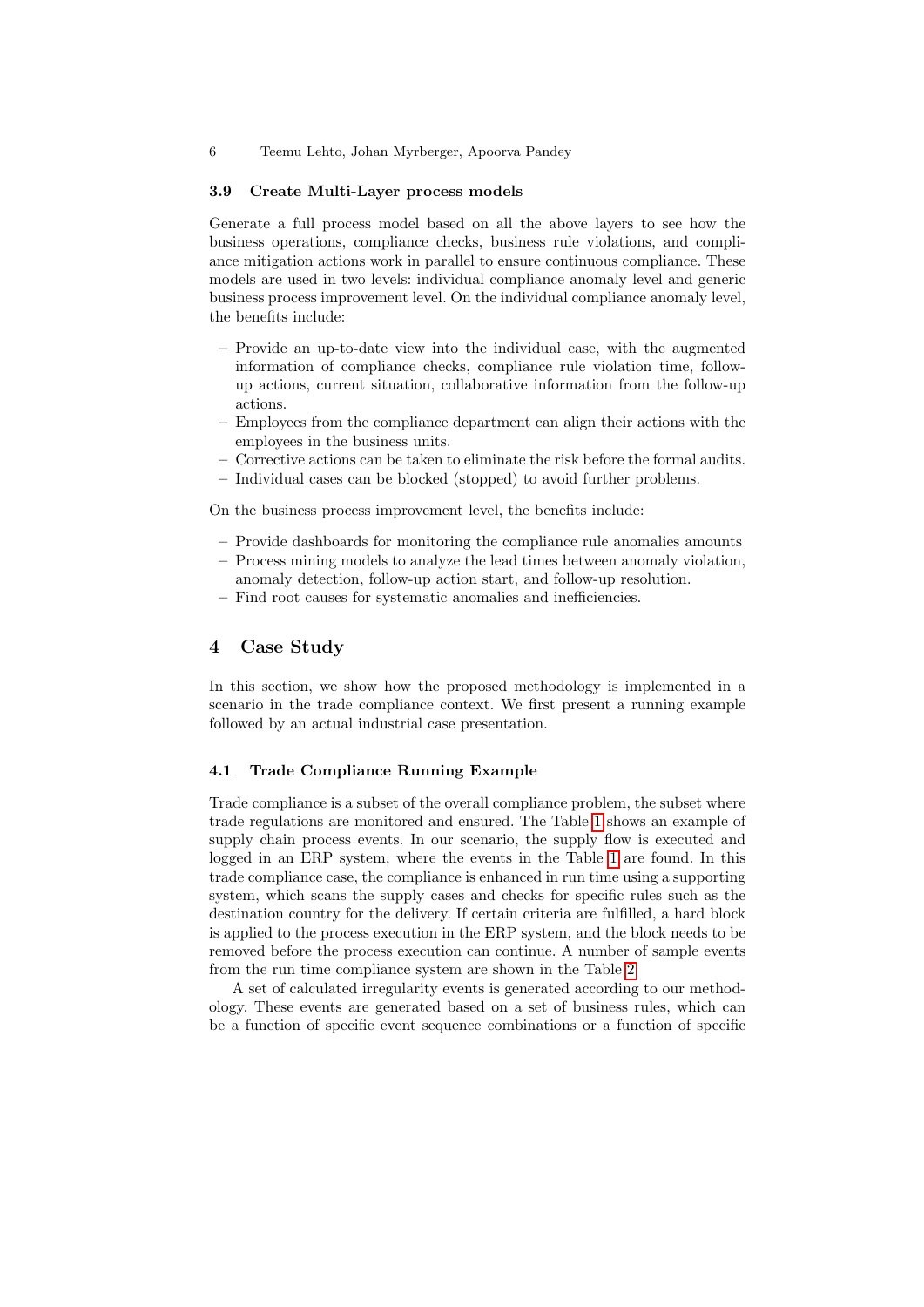<span id="page-6-0"></span>

| CaseId          | Activity             | TimeStamp        |
|-----------------|----------------------|------------------|
| CO <sub>1</sub> | Sales order received | $2021 - 06 - 18$ |
| CO <sub>1</sub> | Delivery created     | 2021-06-20       |
| CO <sub>1</sub> | Shipment started     | 2021-06-21       |
| CO <sub>1</sub> | Completed            | 2021-06-22       |
| C <sub>02</sub> | Sales order received | 2021-07-18       |
| C <sub>02</sub> | Shipment started     | 2021-07-20       |
| C <sub>02</sub> | Delivery created     | 2021-07-21       |
| C <sub>02</sub> | Shipment cancelled   | 2021-07-22       |
| C <sub>02</sub> | Shipment created     | 2021-07-23       |
| C <sub>02</sub> | Completed            | 2021-07-24       |

Table 1. Running Example Data - Business Flow Events

Table 2. Running Example Data - Compliance Screening Events

<span id="page-6-1"></span>

| $ {\rm Case Id} $ | Activity                              | TimeStamp |
|-------------------|---------------------------------------|-----------|
| C <sub>01</sub>   | Trade compliance screening 2021-06-19 |           |
| C <sub>02</sub>   | Trade compliance screening 2021-07-19 |           |

case attributes. In the scenario of trade compliance, two example event sequence rules are found in the Table [3.](#page-6-2)

When the sequence rules are applied to the business flow events, we get the calculated compliance violation events listed in the Table [4.](#page-7-0) These calculated irregularity events are communicated in a report format, and a follow-up case for each regularity is generated in a ticketing system. These corrective actions are also stored as events shown in the Table [5,](#page-7-1) and become part of the overall aggregated process mining model.

<span id="page-6-2"></span>Table 3. Running Example Data - Compliance Rule Registry

| RuleId | Rule expression                                               |
|--------|---------------------------------------------------------------|
|        | R01 Shipment started' can only occur after 'Delivery created' |

An example of showing these different event log layers with color codings is shown in the Fig. [2.](#page-7-2) The process starts with the blue Business Flow event 'Sales order received', followed by a successful trade compliance check. The creation of shipment before the delivery violates a compliance sequence rule, resulting in compliance audit violation as well as the start of a compliance follow-up workflow. Follow-up actions lead to canceling of the shipment and creation of a new shipment. Having all these event log layers in the same process mining model helps a large organization to ensure follow-up action effectiveness.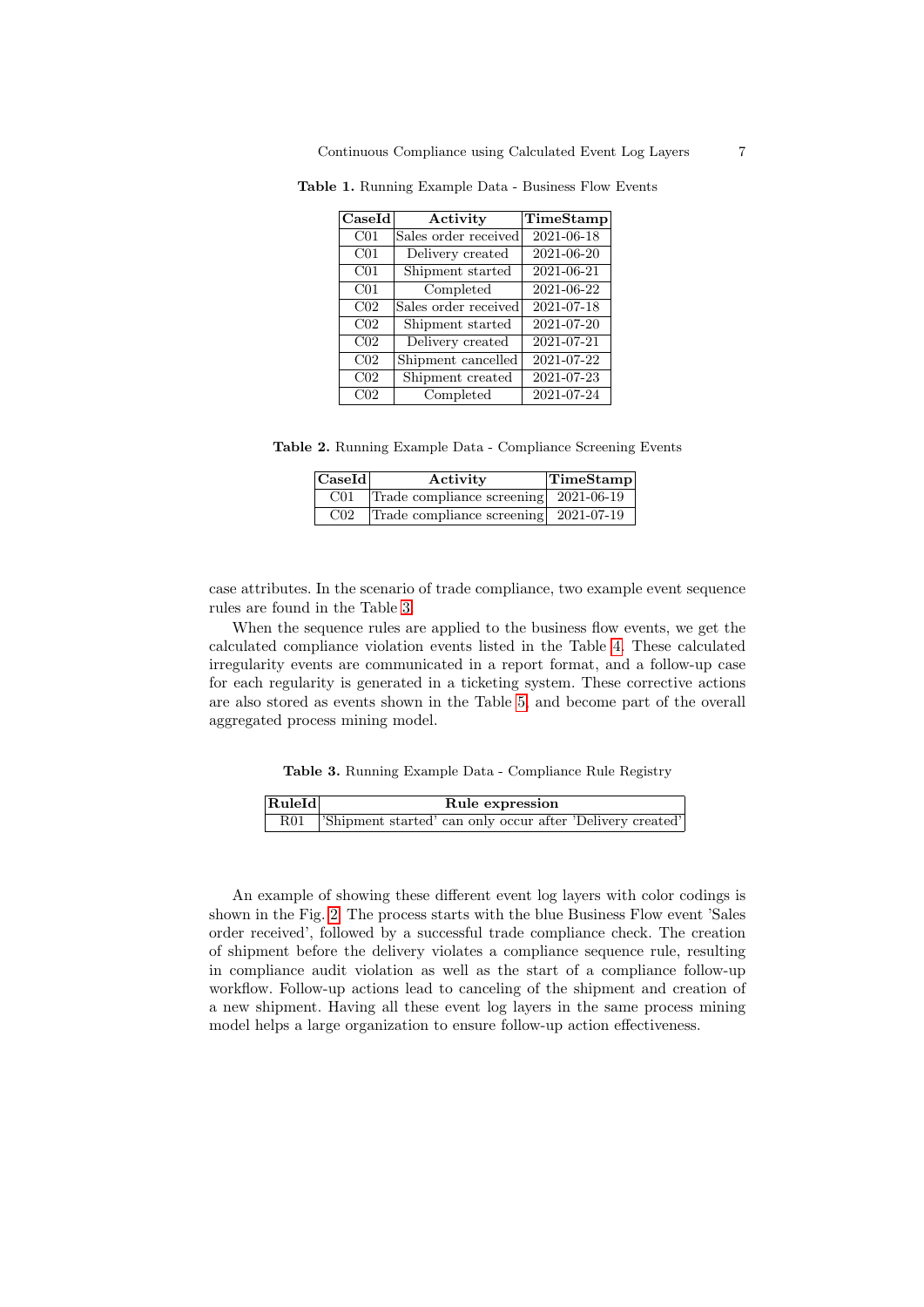<span id="page-7-0"></span>Table 4. Running Example Data - Compliance Irregulation Events

| $ {\bf Case Id} $ | Activity                                                   | <b>TimeStamp</b> |
|-------------------|------------------------------------------------------------|------------------|
|                   | $C02$ Continuous Audit finding; R01 violation $2021-07-21$ |                  |

Table 5. Running Example Data - Compliance Follow-up

<span id="page-7-1"></span>

| $ {\rm Case Id} $ | Activity                     | TimeStamp  |
|-------------------|------------------------------|------------|
| C <sub>02</sub>   | Compliance report sent       | 2021-07-21 |
| C <sub>02</sub>   | Compliance Incident created  | 2021-07-22 |
| C <sub>02</sub>   | Compliance Incident resolved | 2021-07-22 |

| Case ID         | Event type<br>÷                | TimeStamp<br>₩<br>₩ | <b>Event Log Layer</b><br>₩           |
|-----------------|--------------------------------|---------------------|---------------------------------------|
| CO <sub>2</sub> | Sales order received           | 2021-07-18          | <b>Business Flow</b>                  |
| CO <sub>2</sub> | Trade compliance screening     | 2021-07-19          | ComplianceScreening                   |
| CO <sub>2</sub> | Shipment started               | 2021-07-20          | <b>Business Flow</b>                  |
| CO <sub>2</sub> | Delivery created               | 2021-07-21          | <b>Business Flow</b>                  |
| CO <sub>2</sub> | Continuous Audit R01 violation | 2021-07-21          | <b>Compliance Irregulation Events</b> |
| CO <sub>2</sub> | Compliance report sent         | 2021-07-22          | Compliance Follow-up                  |
| CO <sub>2</sub> | Compliance Incident created    | 2021-07-23          | Compliance Follow-up                  |
| CO <sub>2</sub> | Shipment cancelled             | 2021-07-24          | <b>Business Flow</b>                  |
| CO <sub>2</sub> | Shipment created               | 2021-07-25          | <b>Business Flow</b>                  |
| CO <sub>2</sub> | Compliance Incident resolved   | 2021-07-26          | Compliance Follow-up                  |
| CO <sub>2</sub> | Completed                      | 2021-07-27          | <b>Business Flow</b>                  |

Events Log

<span id="page-7-2"></span>Fig. 2. Event Log with multiple Event Log Layers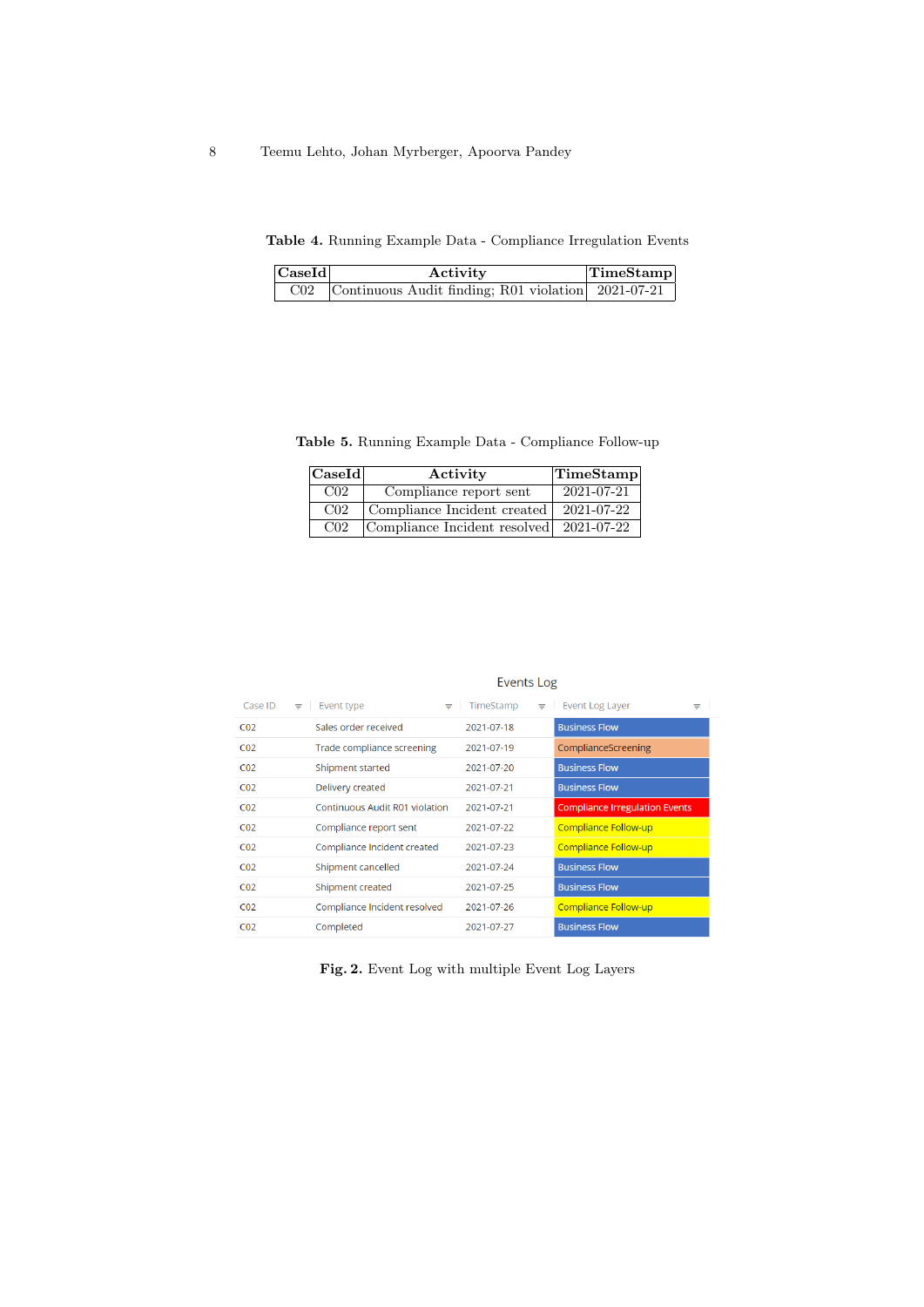#### 4.2 Trade Compliance Industrial Case

Our methodology hes been implemented in an international organization to the supply process flow from a trade compliance viewpoint. Methodology combines a layer of calculated red flag events with other process mining events. We look at the rule constructs that define the calculated events and the benefits of using an event layer of calculated red flag events. This methodology enables a continuous audit approach, which complements run-time compliance.

The introduction of a continuous audit trail requires a supporting process of continuous corrective actions and follow-up of the findings from the continuous audit, and we identify this as a layer in the layered event structure. Further, to answer the question of who the responsible parties are and how they will be notified and act on these anomalies, we are including functionalities like notifications and connecting to a ticketing system.

A number of business isseus were identified in the run time compliance system setup, ranging from excessive volume of compliance screenings for certain case types (resulting in system performance degradation risks) to the possibility to carry out activities in the ERP system despite that a block has been applied.

A weekly report of calculated red flag events has been established, providing the trade compliance organization with a new approach to proactively mitigate trade compliance risks. The set of calculated red flag events are further analyzed using process mining methodology and flowcharts, both as a separate set of events and as an aggregated set of events, stacked with the other Event Log layers as outlined in the Fig. [1](#page-1-0)

The red flag events and the cases that contain these events are presented in a graph format with two types of nodes in the Fig. [3.](#page-9-0) The red flag irregularity events (large, blue, nodes) and the individual supply flow cases (small, red, nodes), By applying a force atlas graph layout algorithm, the supply flow cases form clusters that relate to one or more of the continuous audit rules. The visually observable clusters of cases suggest a hypothesis for further analysis, such as the larger clusters of case nodes might be due to systemic problems in the intended process, and small clusters of case nodes indicate more intermittent irregularity combinations.

Process mining represents the missing link between the analysis of big data and business process management. With the calculated and layered event model, we can implement a continuous compliance and continuous audit approach to detect the irregularities, send a notification to the accountable users and connect to the ticketing tool to log incidents so the corrective actions can take place seamlessly and structured. A person working as the Head of Trade Compliance Operational Development Director said: "Instead of having the audit every year or each month, now we conduct a full audit every week."

Fig. [4](#page-9-1) shows the system setup for the implemented continuous compliance approach connecting the ticketing system, rule registry, and reporting notifications to the layered process mining model. The business flows have a digitalized/automated aspect of run-time compliance. One used system is the SAP GTS (Global Trade Services), which has a set of features that integrate with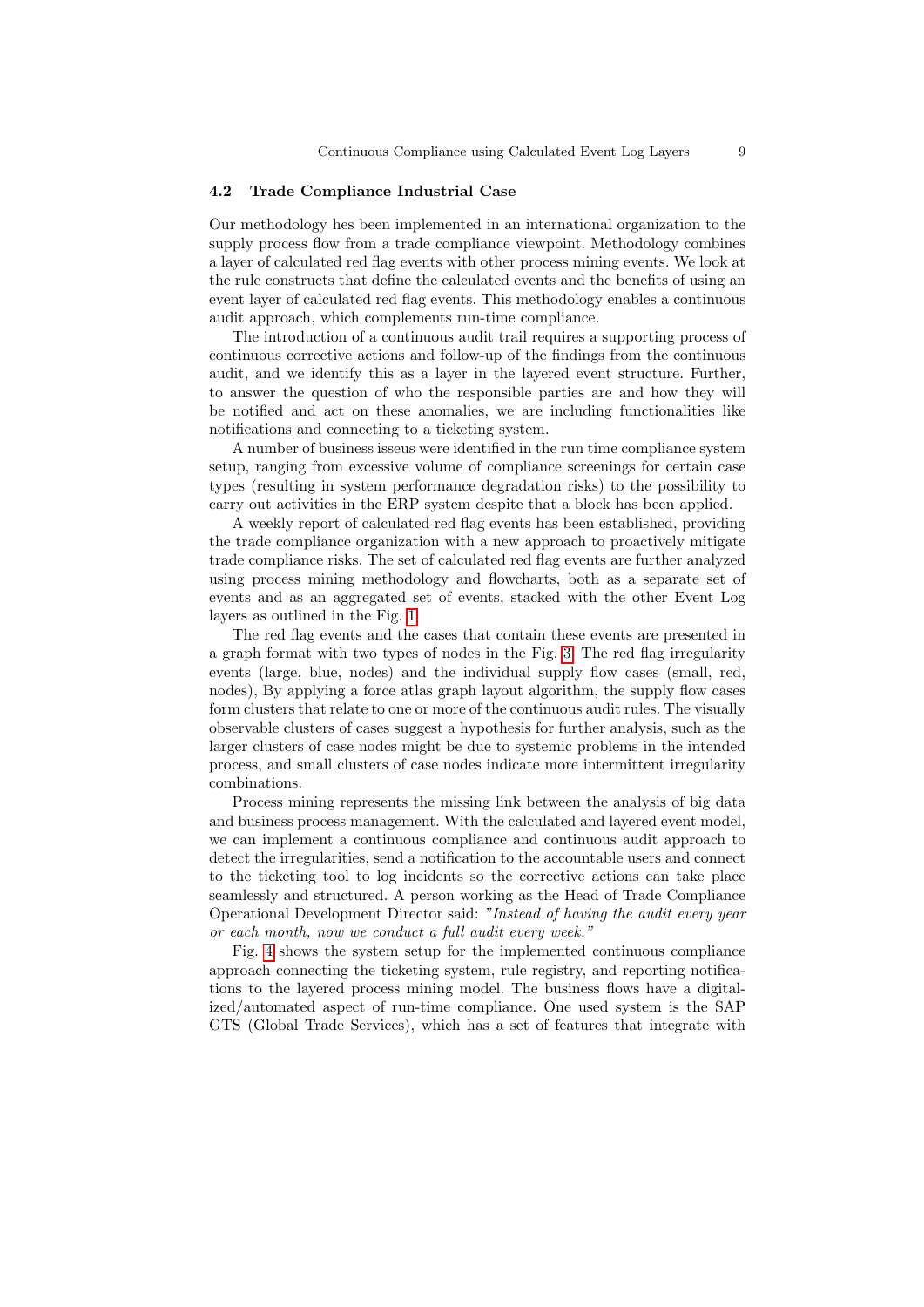

<span id="page-9-0"></span>Fig. 3. Compliance Rule Violation Network.



<span id="page-9-1"></span>Fig. 4. Compliance Approach.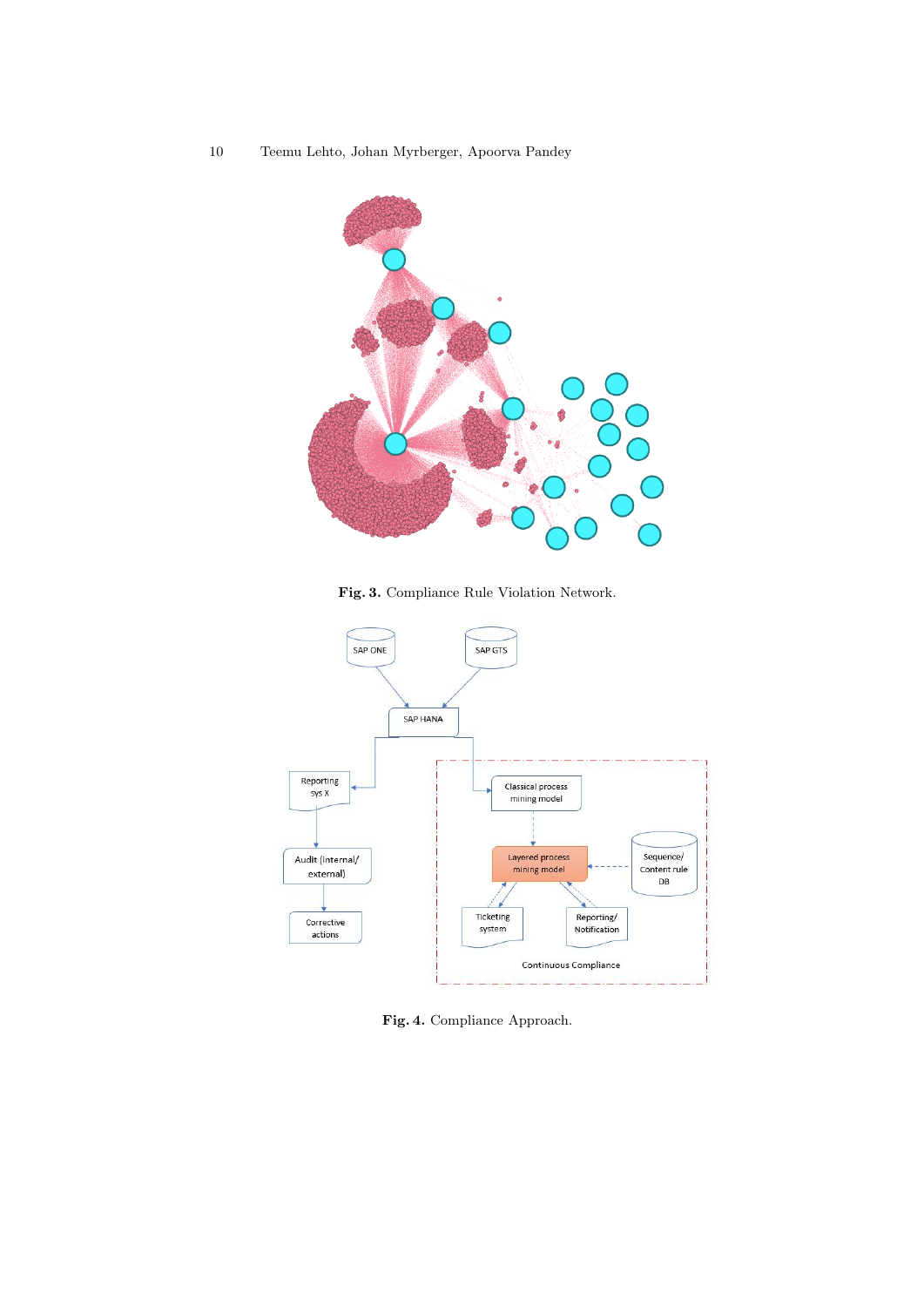the business process support in the ERP (like SAP). The GTS system executes scans using a set of defined rules like "in which country is the destination customer located," and if the scan result meets certain criteria, an automatic block is applied, which prevents any further process execution of the business process in the ERP system, until the block is released.

# <span id="page-10-0"></span>5 Summary and Conclusions

In this paper, we have presented a methodology to establish continuous compliance operations using calculated event log layers. The method was presented in chapter 3, followed by a running example and a case study.

A layered event flow approach adds benefits to the classic compliance solution by aggregating the business process events together with the run-time compliance events. This in itself does not introduce any new process or event components, but the co-layered approach introduces some advantages. The process execution activity and the run time compliance checks are usually the responsibility of two different sub-organizations. They might be synchronized on a management and resource allocation level, but the implications of the actual implementation and execution across the two areas of responsibility are not always obvious. By combining the two event flows into one process mining model and visualization, a joint reality is established, and glitches can jointly be worked out. Examples of these glitches include "process steps that are not allowed after a block has been set, and prior to the release of the block, are still executed "or "screenings taking place more often than intended".

In this paper, we have introduced calculated red flag events as a separate layer of event flows. This information is used to both provide notifications to compliance actors as well as utilizing these events in a process mining context, both as a stand-alone graph and in a multi-layered event aggregation model. We refer to this as continuous auditing. Furthermore, we have noted that not all the event types in the process execution flow are relevant for the continuous audit approach. It is possible to use a simplified process mining model, with fewer event types, for working out the calculated events. This will reduce the computational and processing effort, which enables analysis of the larger business scope and/or analysis of a longer time span with the same computing resources. To model the red flags as events in a process mining model has several advantages. It unlocks the usage of process mining methodology to analyze the event flow of red flags as such. Also, the ability to include the occurrence of red flag events as an aggregated part of the actual main process flow makes it easier to visualize and analyze the correlation. The identification and creation of these calculated events are done using a formalized set of red flag rules or codified continuous auditing rules. The codified auditing rules, used in the continuous auditing flow, become central in the overall corporate management system, and hence the codified rules must be governed and managed as a steering document. The introduction of continuous auditing, with continuous findings of irregularities in the process execution, leads to the need to also take continuous corrective